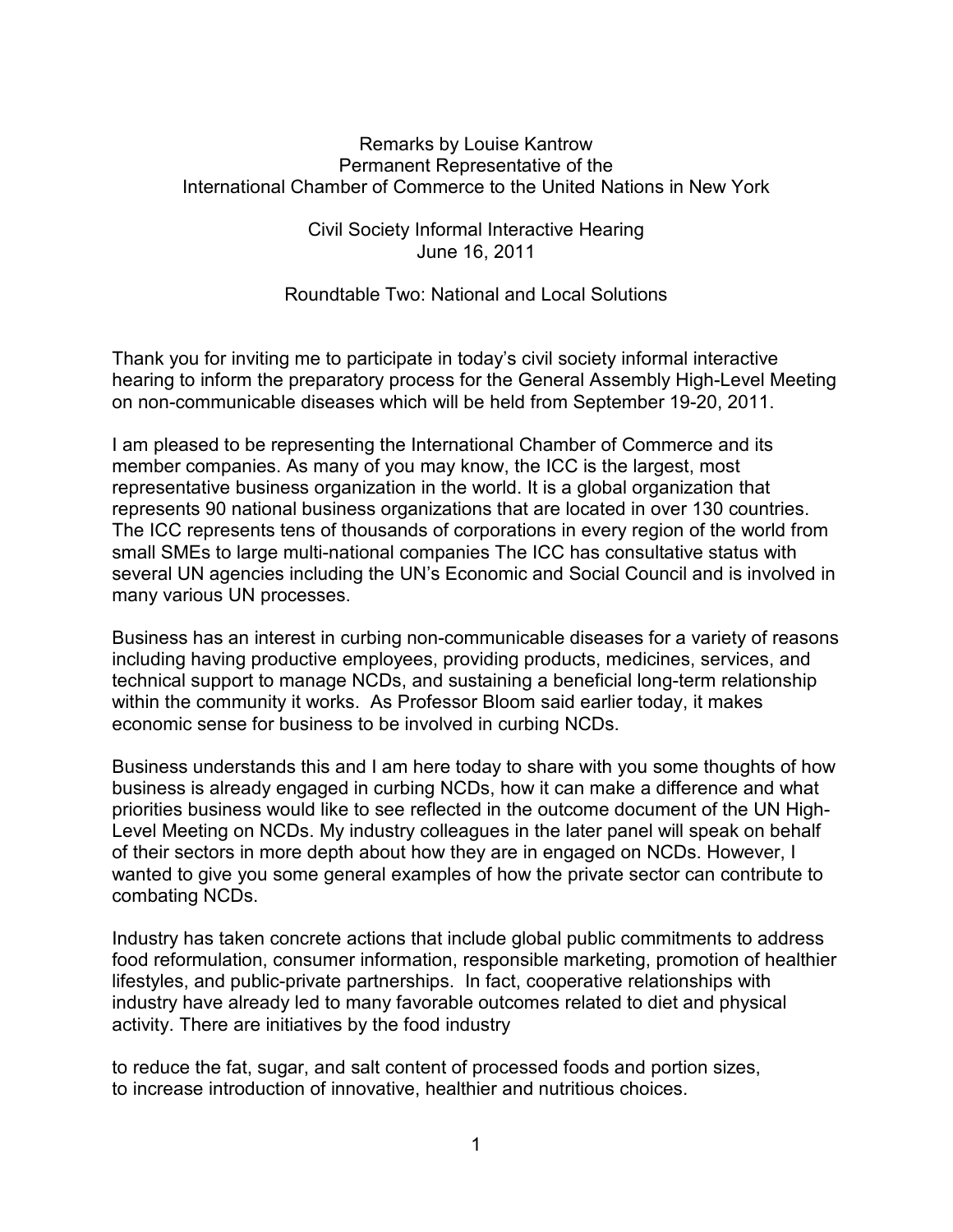Industry is also partnering with governmental and nongovernmental organizations to encourage more active, healthier lifestyles which have contributed to health gains worldwide.

With the proliferation of information and communications technology, there are many useful tools including mobile devices. For example in developing countries, where there is high mobile telephone penetration, phones can be used for prevention, health promotion and treatment of diabetes and detecting cardiac arrhythmia. By using a computer and webcam, doctors assist in diagnosing and providing consultation on various medical conditions.

As all you know, medicines are an essential component of the treatment of cardiovascular diseases, diabetes, chronic obstructive pulmonary diseases including asthma, many cancers, and tobacco dependence.

And finally, business also can help disseminate information to help fight NCDs. As you know, companies have considerable experience in successful campaigns whether it is in marketing, advertising or advocacy. However, the demands on companies to involve themselves in information and awareness campaigns are considerable. Thus, if they involve themselves in too many or too often, message fatigue sets in. Public health campaigns are most successful when aligned with other high profile company initiatives and national campaigns.

These are just a few general examples. However, we all know that all companies have an interest in ensuring they have a healthy and resilient workforce to maintain their competitive edge. In fact, 54% of the world's people are employees. As employers, business can have an impact on the health of their employees and those employees can impact their families and their communities. In addition, business that has workrelated wellness programs to curb NCDs can have an influence on their supply chain as they share experiences with their colleagues.

NCDs are a societal matter and therefore require whole-of-society and whole-ofgovernment solutions. Enterprises across all sectors in both the public and private domains are happy to play their part, on a voluntary basis, alongside all the other actors, in combating the effects of NCDs on economies. However, the solutions are not global but local. They must be adopted to meet and reflect the needs of the local people and local communities.

To conclude my remarks, I would like to say a few words about what business would like to see reflected in the outcome document from the UN High-Level Meeting on NCDs.

Any global action should allow Members States to adopt the policies that align their national priorities/interests and that are culturally relevant.